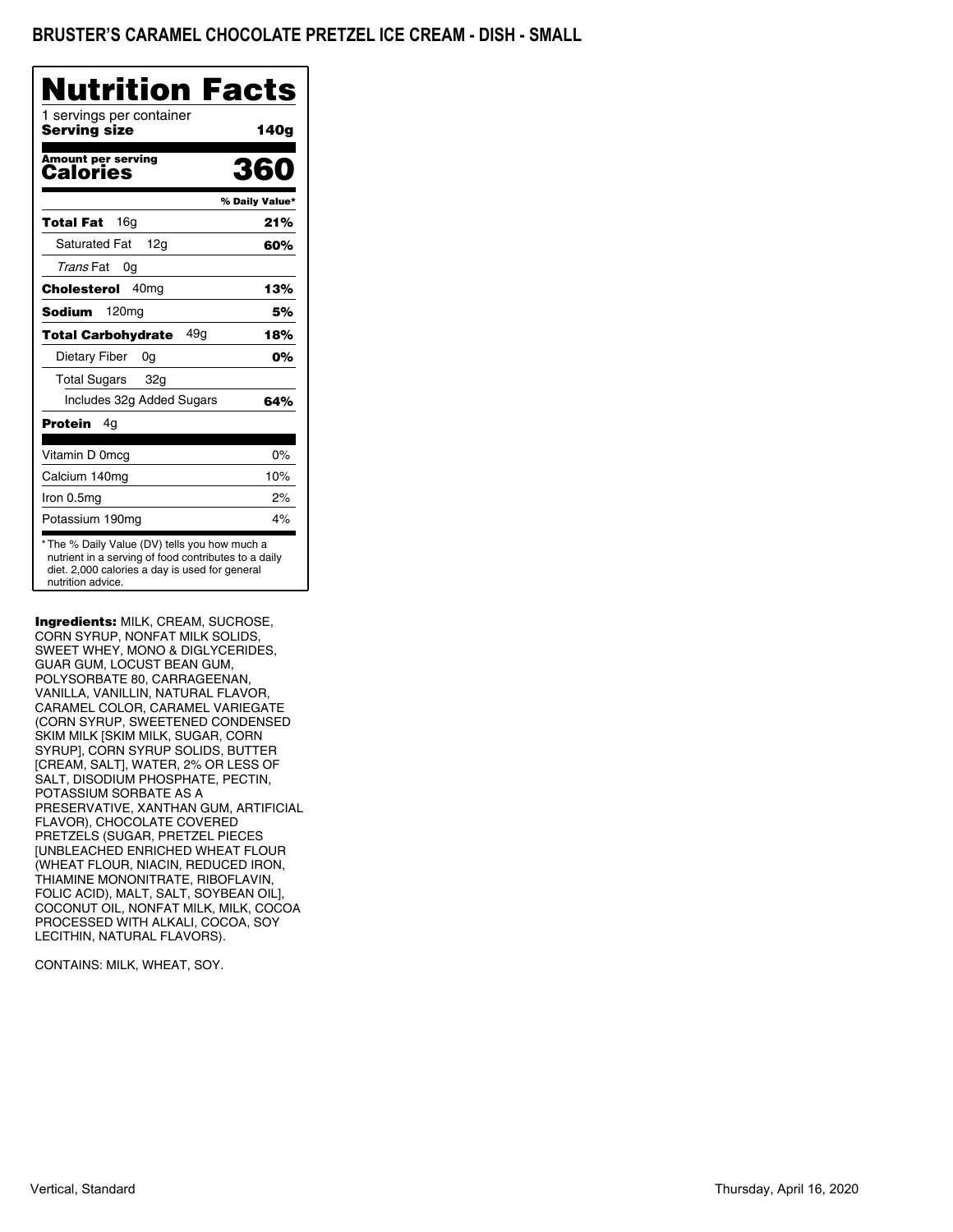| Nutrition Facts                                                                                                                                                              |                |
|------------------------------------------------------------------------------------------------------------------------------------------------------------------------------|----------------|
| 1 servings per container<br>Serving size                                                                                                                                     | 210g           |
| <b>Amount per serving</b><br>Calories                                                                                                                                        | 540            |
|                                                                                                                                                                              | % Daily Value* |
| 25 <sub>q</sub><br>Total Fat                                                                                                                                                 | 32%            |
| <b>Saturated Fat</b><br>18a                                                                                                                                                  | 90%            |
| Trans Fat<br>0g                                                                                                                                                              |                |
| Cholesterol<br>60 <sub>mg</sub>                                                                                                                                              | 20%            |
| 180mg<br>Sodium                                                                                                                                                              | 8%             |
| 73g<br><b>Total Carbohydrate</b>                                                                                                                                             | 27%            |
| Dietary Fiber<br>0g                                                                                                                                                          | 0%             |
| <b>Total Sugars</b><br>48g                                                                                                                                                   |                |
| Includes 48g Added Sugars                                                                                                                                                    | 96%            |
| Protein<br>6g                                                                                                                                                                |                |
| Vitamin D 0mcg                                                                                                                                                               | 0%             |
| Calcium 220mg                                                                                                                                                                | 15%            |
| Iron 0.8mg                                                                                                                                                                   | 4%             |
| Potassium 280mg                                                                                                                                                              | 6%             |
| * The % Daily Value (DV) tells you how much a<br>nutrient in a serving of food contributes to a daily<br>diet. 2,000 calories a day is used for general<br>nutrition advice. |                |

Ingredients: MILK, CREAM, SUCROSE, CORN SYRUP, NONFAT MILK SOLIDS, SWEET WHEY, MONO & DIGLYCERIDES, GUAR GUM, LOCUST BEAN GUM, POLYSORBATE 80, CARRAGEENAN, VANILLA, VANILLIN, NATURAL FLAVOR, CARAMEL COLOR, CARAMEL VARIEGATE (CORN SYRUP, SWEETENED CONDENSED SKIM MILK [SKIM MILK, SUGAR, CORN SYRUP], CORN SYRUP SOLIDS, BUTTER [CREAM, SALT], WATER, 2% OR LESS OF SALT, DISODIUM PHOSPHATE, PECTIN, POTASSIUM SORBATE AS A PRESERVATIVE, XANTHAN GUM, ARTIFICIAL FLAVOR), CHOCOLATE COVERED PRETZELS (SUGAR, PRETZEL PIECES [UNBLEACHED ENRICHED WHEAT FLOUR (WHEAT FLOUR, NIACIN, REDUCED IRON, THIAMINE MONONITRATE, RIBOFLAVIN, FOLIC ACID), MALT, SALT, SOYBEAN OIL], COCONUT OIL, NONFAT MILK, MILK, COCOA PROCESSED WITH ALKALI, COCOA, SOY LECITHIN, NATURAL FLAVORS).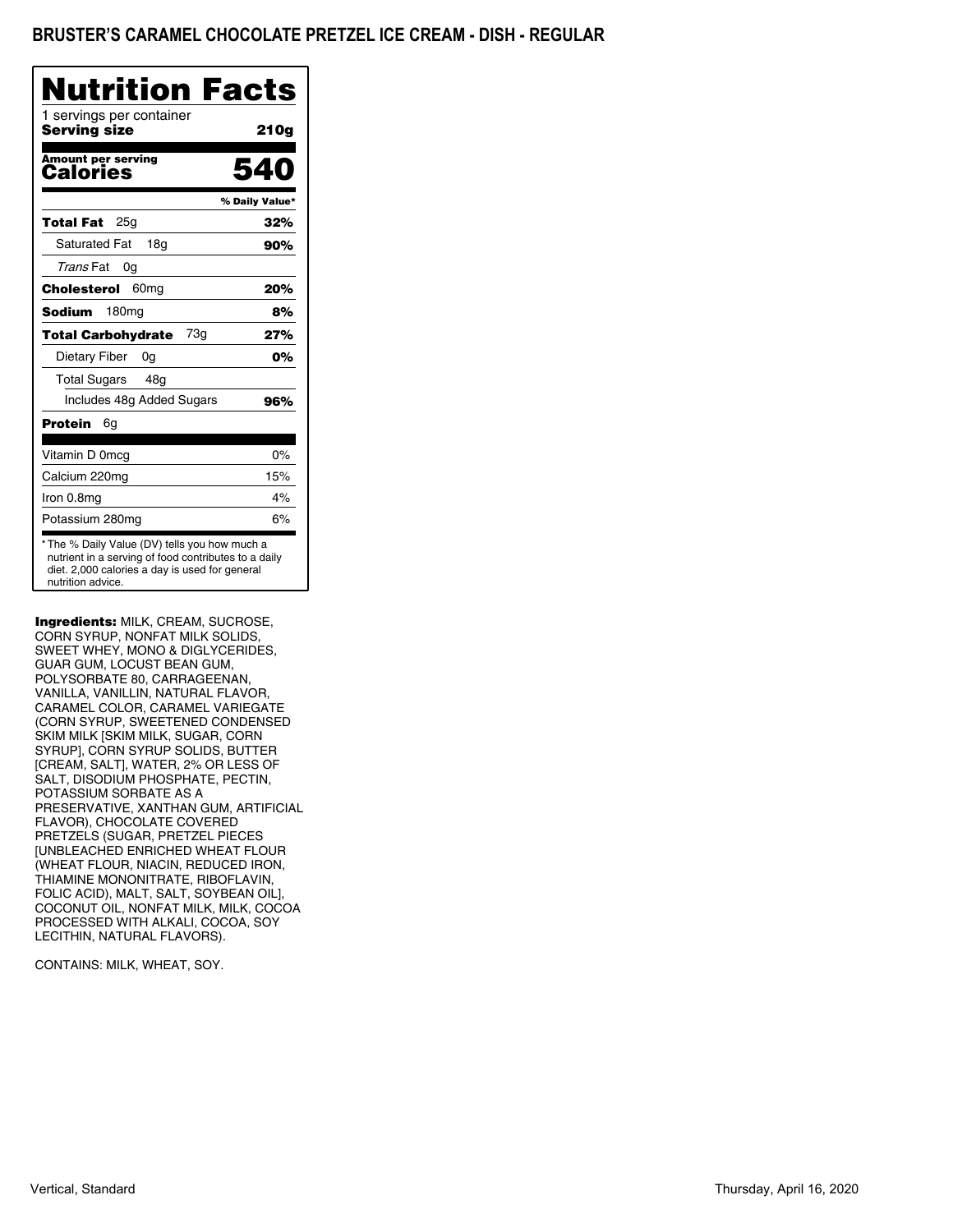| Nutrition Facts                                                                                                                                         |
|---------------------------------------------------------------------------------------------------------------------------------------------------------|
| 280g                                                                                                                                                    |
| 72                                                                                                                                                      |
| % Daily Value*                                                                                                                                          |
| 42%                                                                                                                                                     |
| 125%                                                                                                                                                    |
|                                                                                                                                                         |
| 27%                                                                                                                                                     |
| 10%                                                                                                                                                     |
| 35%                                                                                                                                                     |
| 0%                                                                                                                                                      |
|                                                                                                                                                         |
| 128%                                                                                                                                                    |
|                                                                                                                                                         |
| 0%                                                                                                                                                      |
| 20%                                                                                                                                                     |
| 6%                                                                                                                                                      |
| 8%                                                                                                                                                      |
| * The % Daily Value (DV) tells you how much a<br>nutrient in a serving of food contributes to a daily<br>diet. 2,000 calories a day is used for general |

Ingredients: MILK, CREAM, SUCROSE, CORN SYRUP, NONFAT MILK SOLIDS, SWEET WHEY, MONO & DIGLYCERIDES, GUAR GUM, LOCUST BEAN GUM, POLYSORBATE 80, CARRAGEENAN, VANILLA, VANILLIN, NATURAL FLAVOR, CARAMEL COLOR, CARAMEL VARIEGATE (CORN SYRUP, SWEETENED CONDENSED SKIM MILK [SKIM MILK, SUGAR, CORN SYRUP], CORN SYRUP SOLIDS, BUTTER [CREAM, SALT], WATER, 2% OR LESS OF SALT, DISODIUM PHOSPHATE, PECTIN, POTASSIUM SORBATE AS A PRESERVATIVE, XANTHAN GUM, ARTIFICIAL FLAVOR), CHOCOLATE COVERED PRETZELS (SUGAR, PRETZEL PIECES [UNBLEACHED ENRICHED WHEAT FLOUR (WHEAT FLOUR, NIACIN, REDUCED IRON, THIAMINE MONONITRATE, RIBOFLAVIN, FOLIC ACID), MALT, SALT, SOYBEAN OIL], COCONUT OIL, NONFAT MILK, MILK, COCOA PROCESSED WITH ALKALI, COCOA, SOY LECITHIN, NATURAL FLAVORS).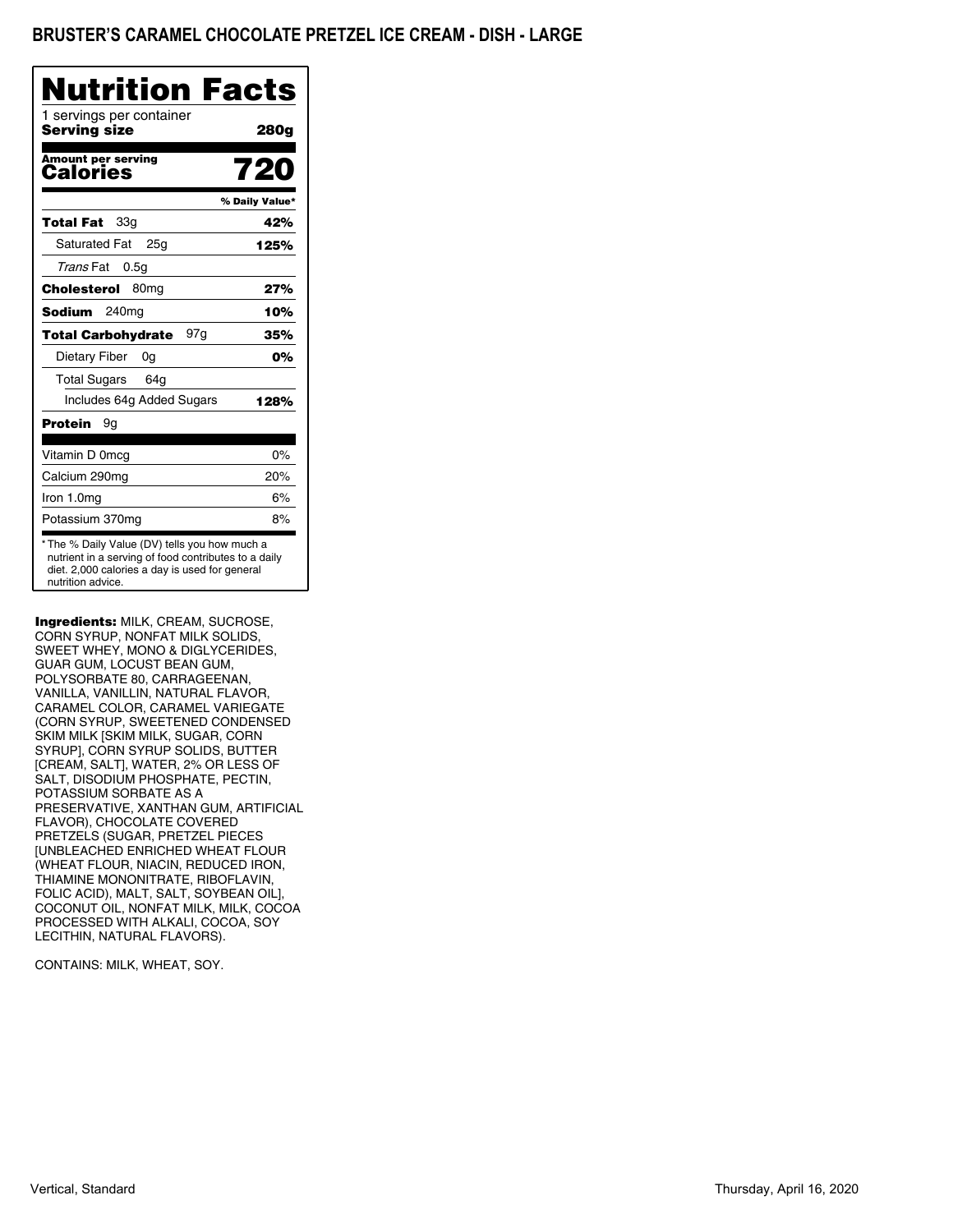## BRUSTER'S CARAMEL CHOCOLATE PRETZEL ICE CREAM - SUGAR CONE -SMALL

| Nutrition Facts |
|-----------------|
| 153a            |
| 410             |
| % Daily Value*  |
| 22%             |
| 60%             |
|                 |
| 13%             |
| 6%              |
| 22%             |
| 0%              |
|                 |
| 72%             |
|                 |
| $0\%$           |
| 10%             |
| 6%              |
| 4%              |
|                 |

Ingredients: MILK, CREAM, SUCROSE, CORN SYRUP, NONFAT MILK SOLIDS, SWEET WHEY, MONO & DIGLYCERIDES, GUAR GUM, LOCUST BEAN GUM, POLYSORBATE 80, CARRAGEENAN, VANILLA, VANILLIN, NATURAL FLAVOR, CARAMEL COLOR, CARAMEL VARIEGATE (CORN SYRUP, SWEETENED CONDENSED SKIM MILK [SKIM MILK, SUGAR, CORN SYRUP], CORN SYRUP SOLIDS, BUTTER [CREAM, SALT], WATER, 2% OR LESS OF SALT, DISODIUM PHOSPHATE, PECTIN, POTASSIUM SORBATE AS A PRESERVATIVE, XANTHAN GUM, ARTIFICIAL FLAVOR), CHOCOLATE COVERED PRETZELS (SUGAR, PRETZEL PIECES [UNBLEACHED ENRICHED WHEAT FLOUR (WHEAT FLOUR, NIACIN, REDUCED IRON, THIAMINE MONONITRATE, RIBOFLAVIN, FOLIC ACID), MALT, SALT, SOYBEAN OIL], COCONUT OIL, NONFAT MILK, MILK, COCOA PROCESSED WITH ALKALI, COCOA, SOY LECITHIN, NATURAL FLAVORS), SUGAR CONE (ENRICHED WHEAT FLOUR [CONTAINS NIACIN, REDUCED IRON, THIAMINE MONONITRATE, RIBOFLAVIN, FOLIC ACID], BROWN SUGAR, VEGETABLE OIL SHORTENING [SOYBEAN OIL OR CANOLA OIL, MODIFIED PALM OIL, SOY LECITHIN, AND/OR PARTIALLY HYDROGENATED SOYBEAN OIL], OAT FIBER AND/OR VEGETABLE FIBER, SALT, CARAMEL COLOR, ARTIFICIAL FLAVOR, SOY LECITHIN.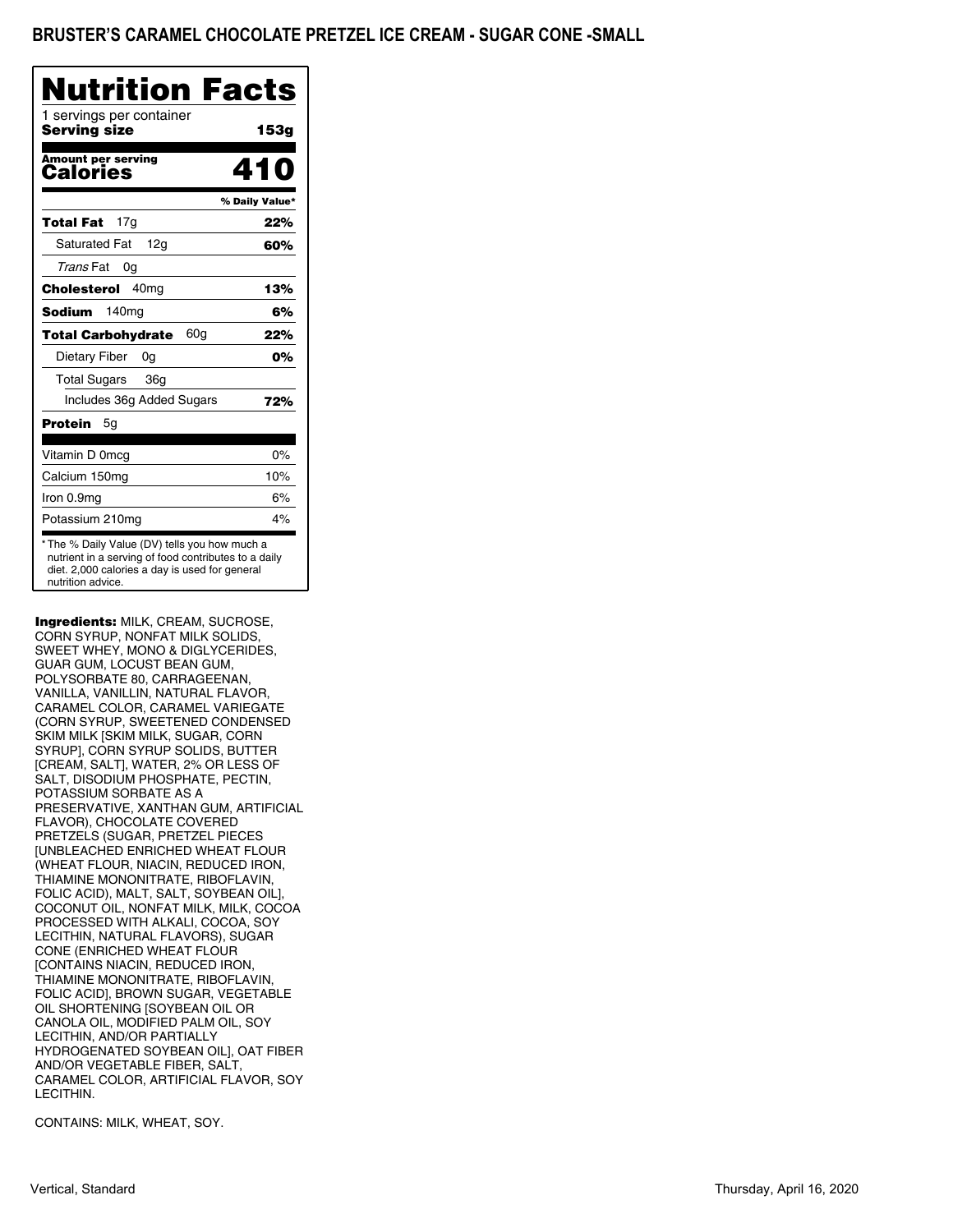| Nutrition Facts                          |                |
|------------------------------------------|----------------|
| 1 servings per container<br>Serving size | 223g           |
| <b>Amount per serving</b><br>Calories    | 590            |
|                                          | % Daily Value* |
| 25 <sub>q</sub><br><b>Total Fat</b>      | 32%            |
| <b>Saturated Fat</b><br>18 <sub>q</sub>  | 90%            |
| Trans Fat<br>0g                          |                |
| 60 <sub>mg</sub><br>Cholesterol          | 20%            |
| 200 <sub>mg</sub><br>Sodium              | 9%             |
| 84g<br><b>Total Carbohydrate</b>         | 31%            |
| Dietary Fiber<br>0g                      | 0%             |
| <b>Total Sugars</b><br>52g               |                |
| Includes 52g Added Sugars                | 104%           |
| Protein<br>7g                            |                |
| Vitamin D 0mcg                           | $0\%$          |
| Calcium 220mg                            | 15%            |
| Iron 1.2mg                               | 6%             |
| Potassium 300mg                          | 6%             |

Ingredients: MILK, CREAM, SUCROSE, CORN SYRUP, NONFAT MILK SOLIDS, SWEET WHEY, MONO & DIGLYCERIDES, GUAR GUM, LOCUST BEAN GUM, POLYSORBATE 80, CARRAGEENAN, VANILLA, VANILLIN, NATURAL FLAVOR, CARAMEL COLOR, CARAMEL VARIEGATE (CORN SYRUP, SWEETENED CONDENSED SKIM MILK [SKIM MILK, SUGAR, CORN SYRUP], CORN SYRUP SOLIDS, BUTTER [CREAM, SALT], WATER, 2% OR LESS OF SALT, DISODIUM PHOSPHATE, PECTIN, POTASSIUM SORBATE AS A PRESERVATIVE, XANTHAN GUM, ARTIFICIAL FLAVOR), CHOCOLATE COVERED PRETZELS (SUGAR, PRETZEL PIECES [UNBLEACHED ENRICHED WHEAT FLOUR (WHEAT FLOUR, NIACIN, REDUCED IRON, THIAMINE MONONITRATE, RIBOFLAVIN, FOLIC ACID), MALT, SALT, SOYBEAN OIL], COCONUT OIL, NONFAT MILK, MILK, COCOA PROCESSED WITH ALKALI, COCOA, SOY LECITHIN, NATURAL FLAVORS), SUGAR CONE (ENRICHED WHEAT FLOUR [CONTAINS NIACIN, REDUCED IRON, THIAMINE MONONITRATE, RIBOFLAVIN, FOLIC ACID], BROWN SUGAR, VEGETABLE OIL SHORTENING [SOYBEAN OIL OR CANOLA OIL, MODIFIED PALM OIL, SOY LECITHIN, AND/OR PARTIALLY HYDROGENATED SOYBEAN OIL], OAT FIBER AND/OR VEGETABLE FIBER, SALT, CARAMEL COLOR, ARTIFICIAL FLAVOR, SOY LECITHIN.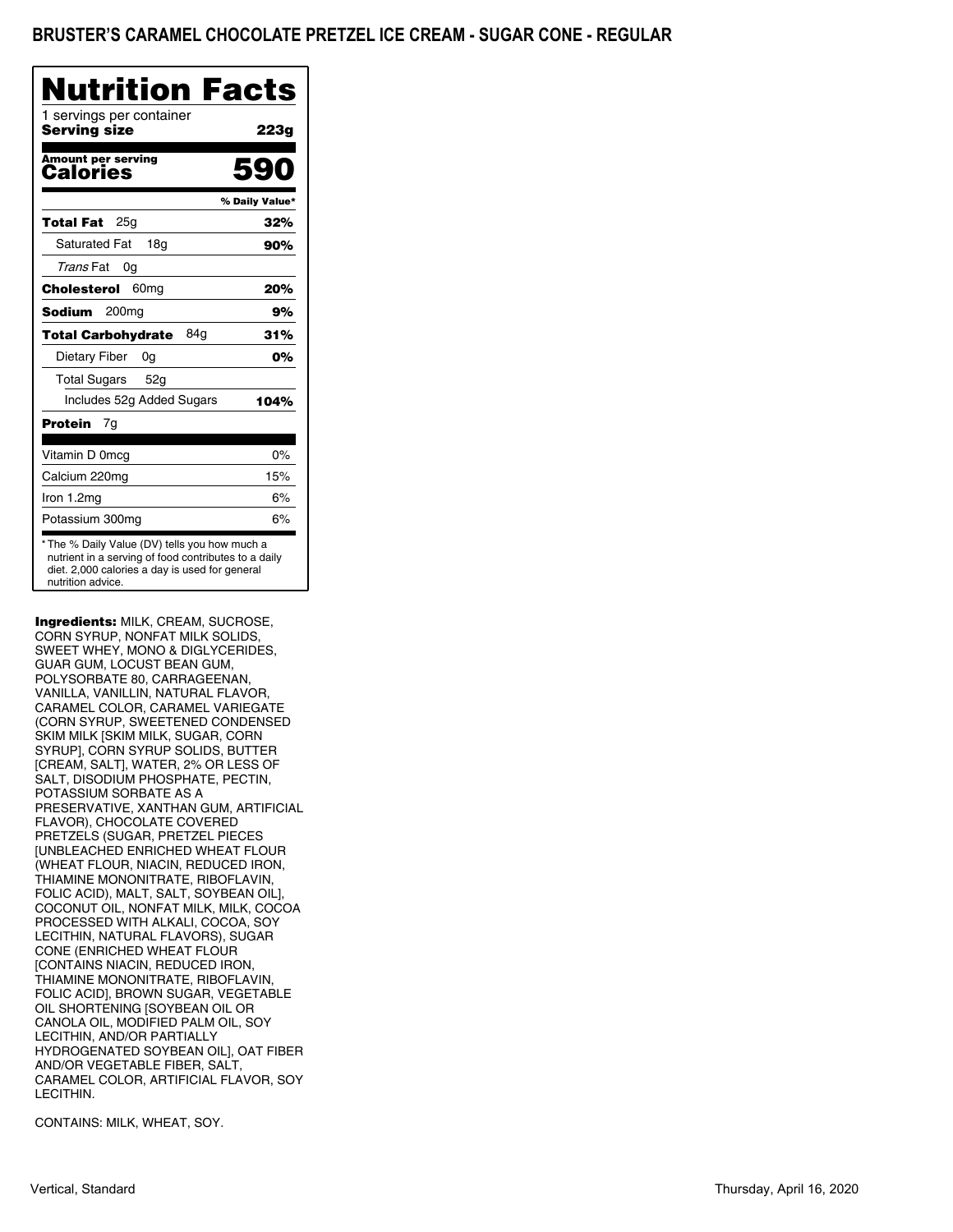| <b>Nutrition Facts</b>                        |                |
|-----------------------------------------------|----------------|
| 1 servings per container<br>Serving size      | 293g           |
| <b>Amount per serving</b><br>Calories         | 770            |
|                                               | % Daily Value* |
| 33g<br>Total Fat                              | 42%            |
| <b>Saturated Fat</b><br>25 <sub>a</sub>       | 125%           |
| Trans Fat<br>0.5q                             |                |
| Cholesterol<br>80 <sub>mg</sub>               | 27%            |
| Sodium<br>260 <sub>mg</sub>                   | 11%            |
| 109 <sub>g</sub><br><b>Total Carbohydrate</b> | 40%            |
| Dietary Fiber<br>0g                           | 0%             |
| <b>Total Sugars</b><br>68g                    |                |
| Includes 68g Added Sugars                     | 136%           |
| Protein<br>9g                                 |                |
| Vitamin D 0mcg                                | $0\%$          |
| Calcium 300mg                                 | 25%            |
| Iron 1.5mg                                    | 8%             |
| Potassium 390mg                               | 8%             |

Ingredients: MILK, CREAM, SUCROSE, CORN SYRUP, NONFAT MILK SOLIDS, SWEET WHEY, MONO & DIGLYCERIDES, GUAR GUM, LOCUST BEAN GUM, POLYSORBATE 80, CARRAGEENAN, VANILLA, VANILLIN, NATURAL FLAVOR, CARAMEL COLOR, CARAMEL VARIEGATE (CORN SYRUP, SWEETENED CONDENSED SKIM MILK [SKIM MILK, SUGAR, CORN SYRUP], CORN SYRUP SOLIDS, BUTTER [CREAM, SALT], WATER, 2% OR LESS OF SALT, DISODIUM PHOSPHATE, PECTIN, POTASSIUM SORBATE AS A PRESERVATIVE, XANTHAN GUM, ARTIFICIAL FLAVOR), CHOCOLATE COVERED PRETZELS (SUGAR, PRETZEL PIECES [UNBLEACHED ENRICHED WHEAT FLOUR (WHEAT FLOUR, NIACIN, REDUCED IRON, THIAMINE MONONITRATE, RIBOFLAVIN, FOLIC ACID), MALT, SALT, SOYBEAN OIL], COCONUT OIL, NONFAT MILK, MILK, COCOA PROCESSED WITH ALKALI, COCOA, SOY LECITHIN, NATURAL FLAVORS), SUGAR CONE (ENRICHED WHEAT FLOUR [CONTAINS NIACIN, REDUCED IRON, THIAMINE MONONITRATE, RIBOFLAVIN, FOLIC ACID], BROWN SUGAR, VEGETABLE OIL SHORTENING [SOYBEAN OIL OR CANOLA OIL, MODIFIED PALM OIL, SOY LECITHIN, AND/OR PARTIALLY HYDROGENATED SOYBEAN OIL], OAT FIBER AND/OR VEGETABLE FIBER, SALT, CARAMEL COLOR, ARTIFICIAL FLAVOR, SOY LECITHIN.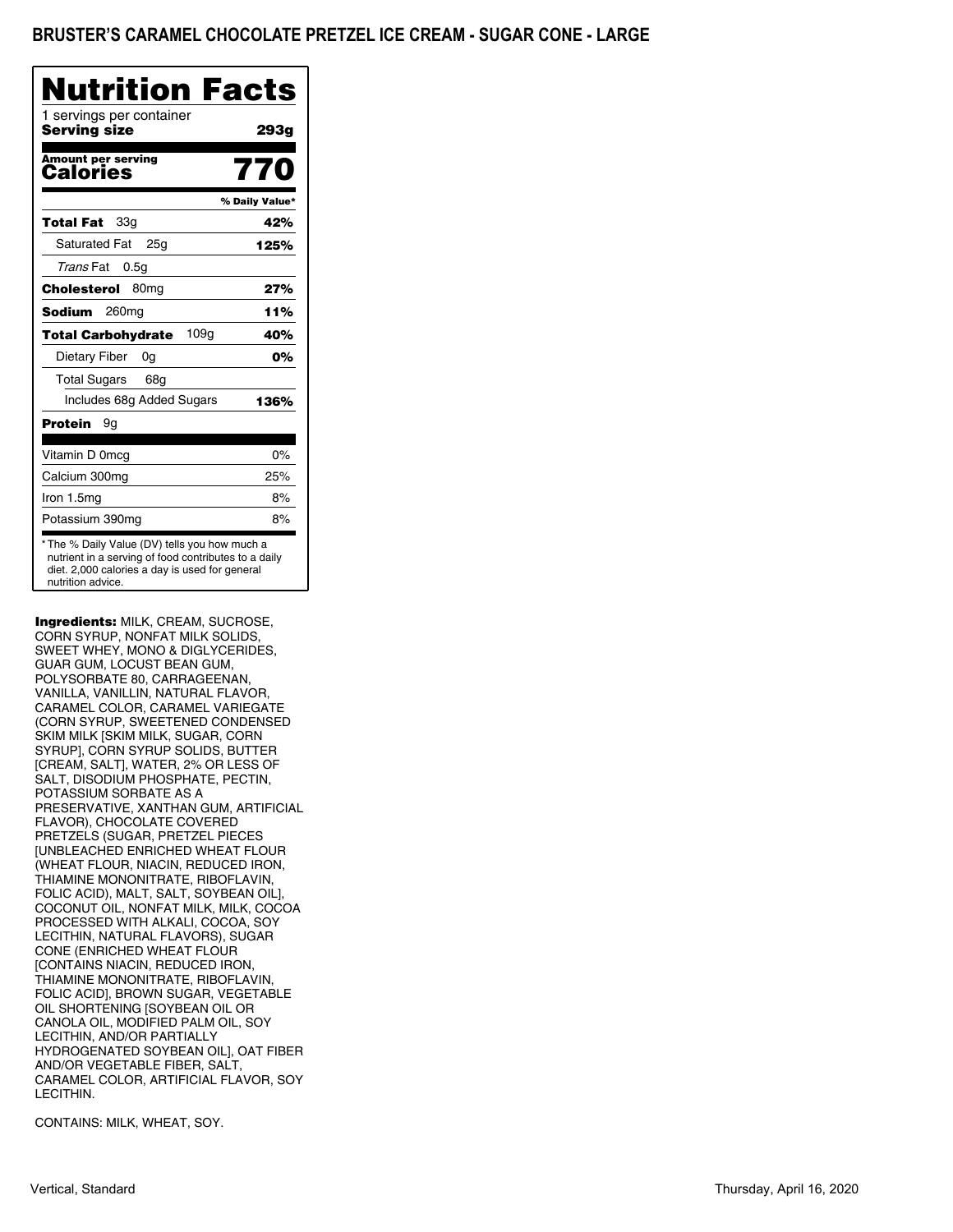| Nutrition Facts                                                                                                                                                              |                |
|------------------------------------------------------------------------------------------------------------------------------------------------------------------------------|----------------|
| 1 servings per container<br><b>Serving size</b>                                                                                                                              | 146g           |
| <b>Amount per serving</b><br>Calories                                                                                                                                        | 380            |
|                                                                                                                                                                              | % Daily Value* |
| 17g<br>Total Fat                                                                                                                                                             | 22%            |
| <b>Saturated Fat</b><br>12g                                                                                                                                                  | 60%            |
| Trans Fat<br>0g                                                                                                                                                              |                |
| Cholesterol<br>40 <sub>mg</sub>                                                                                                                                              | 13%            |
| 130ma<br>Sodium                                                                                                                                                              | 6%             |
| 54g<br><b>Total Carbohydrate</b>                                                                                                                                             | 20%            |
| Dietary Fiber<br>0g                                                                                                                                                          | 0%             |
| <b>Total Sugars</b><br>32g                                                                                                                                                   |                |
| Includes 32g Added Sugars                                                                                                                                                    | 64%            |
| Protein<br>5g                                                                                                                                                                |                |
| Vitamin D 0mcg                                                                                                                                                               | 0%             |
| Calcium 150mg                                                                                                                                                                | 10%            |
| Iron 0.7mg                                                                                                                                                                   | 4%             |
| Potassium 190mg                                                                                                                                                              | 4%             |
| * The % Daily Value (DV) tells you how much a<br>nutrient in a serving of food contributes to a daily<br>diet. 2,000 calories a day is used for general<br>nutrition advice. |                |

Ingredients: MILK, CREAM, SUCROSE, CORN SYRUP, NONFAT MILK SOLIDS, SWEET WHEY, MONO & DIGLYCERIDES, GUAR GUM, LOCUST BEAN GUM, POLYSORBATE 80, CARRAGEENAN, VANILLA, VANILLIN, NATURAL FLAVOR, CARAMEL COLOR, CARAMEL VARIEGATE (CORN SYRUP, SWEETENED CONDENSED SKIM MILK [SKIM MILK, SUGAR, CORN SYRUP], CORN SYRUP SOLIDS, BUTTER [CREAM, SALT], WATER, 2% OR LESS OF SALT, DISODIUM PHOSPHATE, PECTIN, POTASSIUM SORBATE AS A PRESERVATIVE, XANTHAN GUM, ARTIFICIAL FLAVOR), CHOCOLATE COVERED PRETZELS (SUGAR, PRETZEL PIECES [UNBLEACHED ENRICHED WHEAT FLOUR (WHEAT FLOUR, NIACIN, REDUCED IRON, THIAMINE MONONITRATE, RIBOFLAVIN, FOLIC ACID), MALT, SALT, SOYBEAN OIL], COCONUT OIL, NONFAT MILK, MILK, COCOA PROCESSED WITH ALKALI, COCOA, SOY LECITHIN, NATURAL FLAVORS), CAKE CONE (ENRICHED WHEAT FLOUR [CONTAINS NIACIN, REDUCED IRON, THIAMINE MONONITRATE, RIBOFLAVIN, FOLIC ACID], TAPIOCA FLOUR, SUGAR, VEGETABLE OIL SHORTENING [SOYBEAN OIL OR CANOLA OIL, MODIFIED PALM OIL, SOY LECITHIN, AND/OR PARTIALLY HYDROGENATED SOYBEAN OIL], LEAVENING [SODIUM BICARBONATE, AMMONIUM BICARBONATE], SALT, NATURAL FLAVOR, ANNATTO [VEGETABLE COLOR]).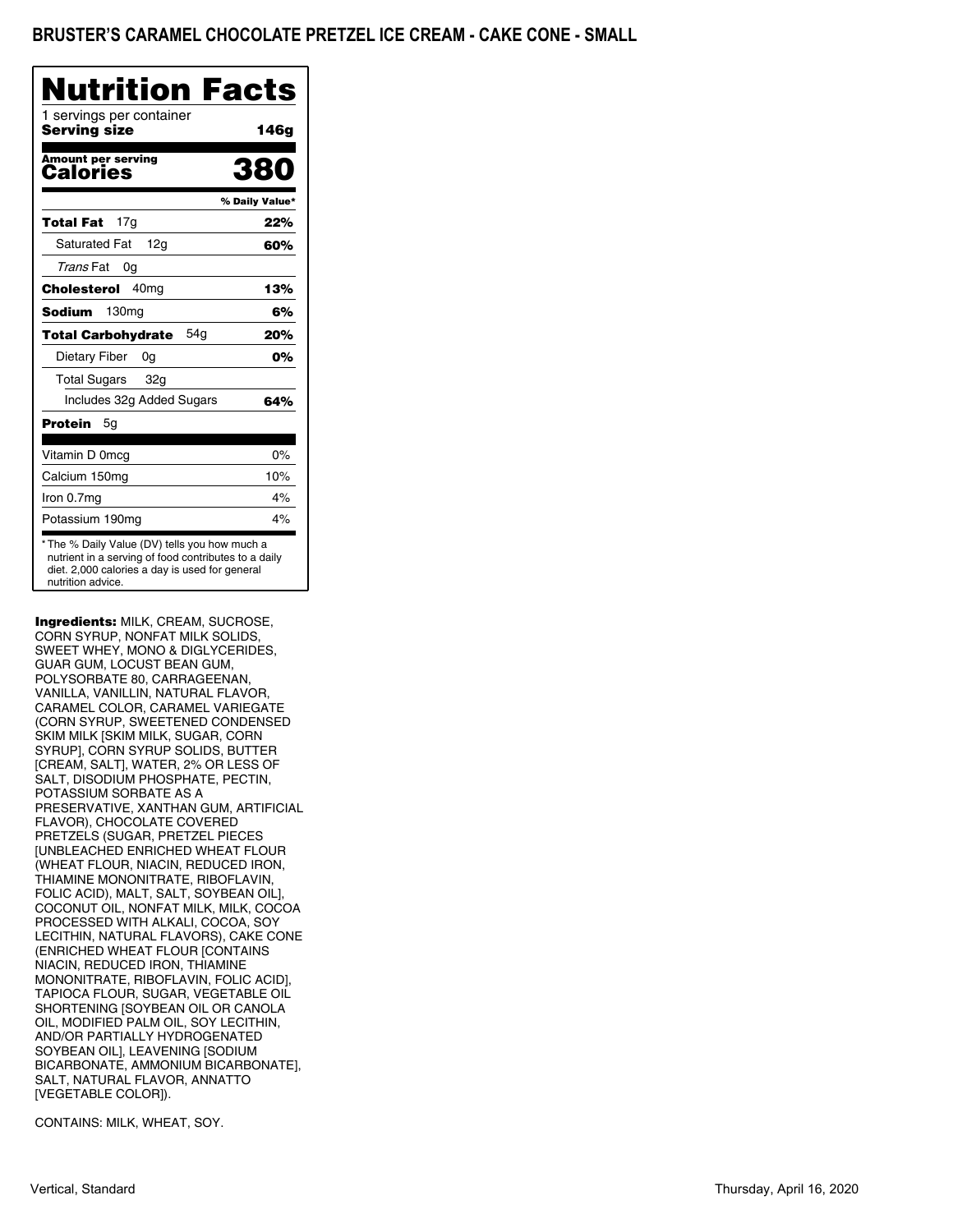| Nutrition Facts                          |                |
|------------------------------------------|----------------|
| 1 servings per container<br>Serving size | 216g           |
| <b>Amount per serving</b><br>Calories    | 560            |
|                                          | % Daily Value* |
| 25g<br>Total Fat                         | 32%            |
| <b>Saturated Fat</b><br>18a              | 90%            |
| Trans Fat<br>0g                          |                |
| Cholesterol<br>60 <sub>mg</sub>          | 20%            |
| Sodium<br>190mg                          | 8%             |
| 78a<br><b>Total Carbohydrate</b>         | 28%            |
| Dietary Fiber<br>0g                      | 0%             |
| <b>Total Sugars</b><br>48a               |                |
| Includes 48g Added Sugars                | 96%            |
| Protein<br>7g                            |                |
| Vitamin D 0mcg                           | $0\%$          |
| Calcium 220mg                            | 15%            |
| Iron 1.0mg                               | 6%             |
| Potassium 290mg                          | 6%             |

Ingredients: MILK, CREAM, SUCROSE, CORN SYRUP, NONFAT MILK SOLIDS, SWEET WHEY, MONO & DIGLYCERIDES, GUAR GUM, LOCUST BEAN GUM, POLYSORBATE 80, CARRAGEENAN, VANILLA, VANILLIN, NATURAL FLAVOR, CARAMEL COLOR, CARAMEL VARIEGATE (CORN SYRUP, SWEETENED CONDENSED SKIM MILK [SKIM MILK, SUGAR, CORN SYRUP], CORN SYRUP SOLIDS, BUTTER [CREAM, SALT], WATER, 2% OR LESS OF SALT, DISODIUM PHOSPHATE, PECTIN, POTASSIUM SORBATE AS A PRESERVATIVE, XANTHAN GUM, ARTIFICIAL FLAVOR), CHOCOLATE COVERED PRETZELS (SUGAR, PRETZEL PIECES [UNBLEACHED ENRICHED WHEAT FLOUR (WHEAT FLOUR, NIACIN, REDUCED IRON, THIAMINE MONONITRATE, RIBOFLAVIN, FOLIC ACID), MALT, SALT, SOYBEAN OIL], COCONUT OIL, NONFAT MILK, MILK, COCOA PROCESSED WITH ALKALI, COCOA, SOY LECITHIN, NATURAL FLAVORS), CAKE CONE (ENRICHED WHEAT FLOUR [CONTAINS NIACIN, REDUCED IRON, THIAMINE MONONITRATE, RIBOFLAVIN, FOLIC ACID], TAPIOCA FLOUR, SUGAR, VEGETABLE OIL SHORTENING [SOYBEAN OIL OR CANOLA OIL, MODIFIED PALM OIL, SOY LECITHIN, AND/OR PARTIALLY HYDROGENATED SOYBEAN OIL], LEAVENING [SODIUM BICARBONATE, AMMONIUM BICARBONATE], SALT, NATURAL FLAVOR, ANNATTO [VEGETABLE COLOR]).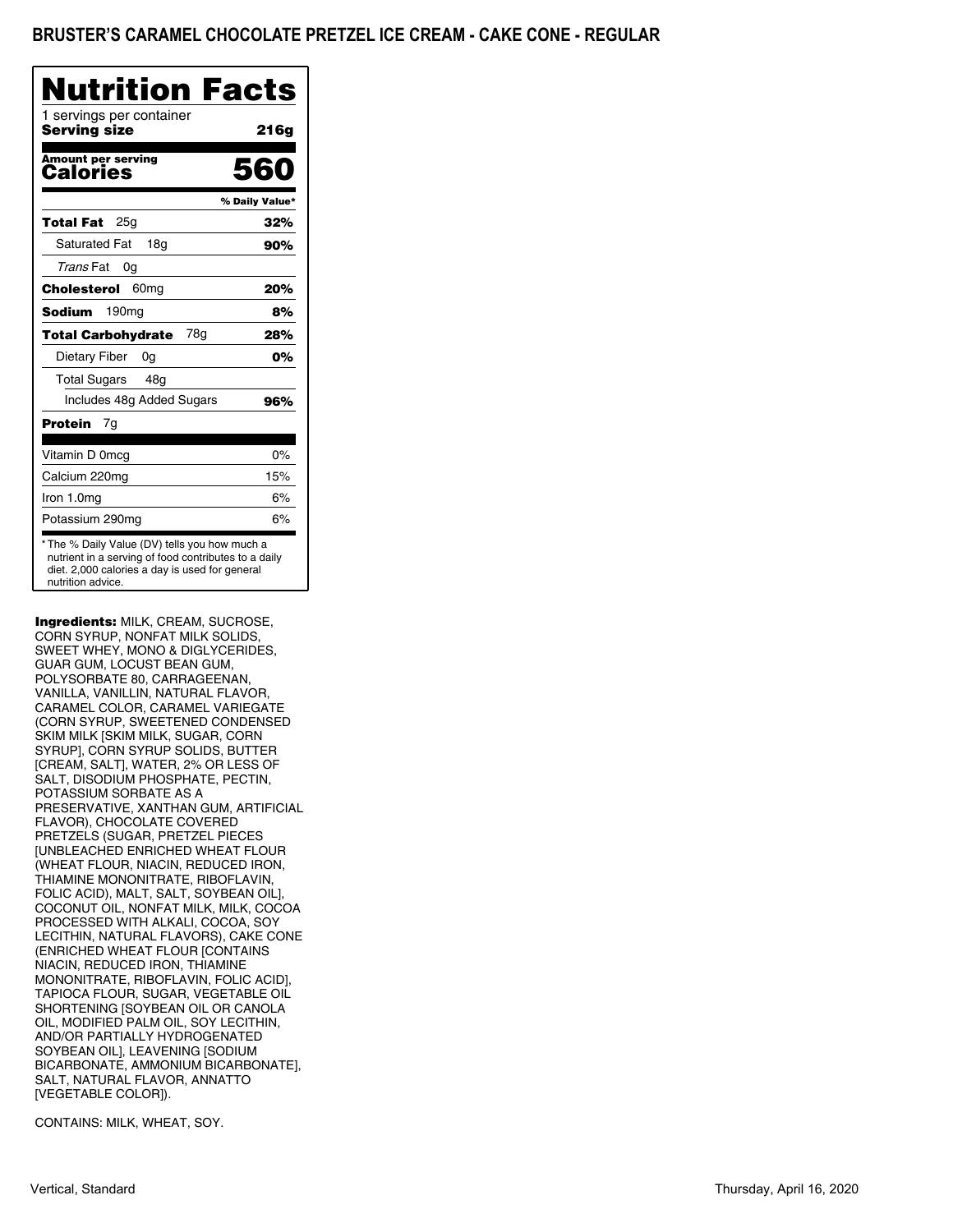| Nutrition Facts                                                                                                                                                              |                |
|------------------------------------------------------------------------------------------------------------------------------------------------------------------------------|----------------|
| 1 servings per container<br>Serving size                                                                                                                                     | 286g           |
| <b>Amount per serving</b><br>Calories                                                                                                                                        | 740            |
|                                                                                                                                                                              | % Daily Value* |
| 33 <sub>q</sub><br>Total Fat                                                                                                                                                 | 42%            |
| <b>Saturated Fat</b><br>25a                                                                                                                                                  | 125%           |
| Trans Fat<br>0.5q                                                                                                                                                            |                |
| Cholesterol<br>80 <sub>mg</sub>                                                                                                                                              | 27%            |
| 250 <sub>mq</sub><br>Sodium                                                                                                                                                  | 11%            |
| 102g<br><b>Total Carbohydrate</b>                                                                                                                                            | 37%            |
| Dietary Fiber<br>0g                                                                                                                                                          | 0%             |
| <b>Total Sugars</b><br>64g                                                                                                                                                   |                |
| Includes 64g Added Sugars                                                                                                                                                    | 128%           |
| Protein<br>9g                                                                                                                                                                |                |
| Vitamin D 0mcg                                                                                                                                                               | $0\%$          |
| Calcium 290mg                                                                                                                                                                | 20%            |
| Iron 1.3mg                                                                                                                                                                   | 8%             |
| Potassium 380mg                                                                                                                                                              | 8%             |
| * The % Daily Value (DV) tells you how much a<br>nutrient in a serving of food contributes to a daily<br>diet. 2,000 calories a day is used for general<br>nutrition advice. |                |

Ingredients: MILK, CREAM, SUCROSE, CORN SYRUP, NONFAT MILK SOLIDS, SWEET WHEY, MONO & DIGLYCERIDES, GUAR GUM, LOCUST BEAN GUM, POLYSORBATE 80, CARRAGEENAN, VANILLA, VANILLIN, NATURAL FLAVOR, CARAMEL COLOR, CARAMEL VARIEGATE (CORN SYRUP, SWEETENED CONDENSED SKIM MILK [SKIM MILK, SUGAR, CORN SYRUP], CORN SYRUP SOLIDS, BUTTER [CREAM, SALT], WATER, 2% OR LESS OF SALT, DISODIUM PHOSPHATE, PECTIN, POTASSIUM SORBATE AS A PRESERVATIVE, XANTHAN GUM, ARTIFICIAL FLAVOR), CHOCOLATE COVERED PRETZELS (SUGAR, PRETZEL PIECES [UNBLEACHED ENRICHED WHEAT FLOUR (WHEAT FLOUR, NIACIN, REDUCED IRON, THIAMINE MONONITRATE, RIBOFLAVIN, FOLIC ACID), MALT, SALT, SOYBEAN OIL], COCONUT OIL, NONFAT MILK, MILK, COCOA PROCESSED WITH ALKALI, COCOA, SOY LECITHIN, NATURAL FLAVORS), CAKE CONE (ENRICHED WHEAT FLOUR [CONTAINS NIACIN, REDUCED IRON, THIAMINE MONONITRATE, RIBOFLAVIN, FOLIC ACID], TAPIOCA FLOUR, SUGAR, VEGETABLE OIL SHORTENING [SOYBEAN OIL OR CANOLA OIL, MODIFIED PALM OIL, SOY LECITHIN, AND/OR PARTIALLY HYDROGENATED SOYBEAN OIL], LEAVENING [SODIUM BICARBONATE, AMMONIUM BICARBONATE], SALT, NATURAL FLAVOR, ANNATTO [VEGETABLE COLOR]).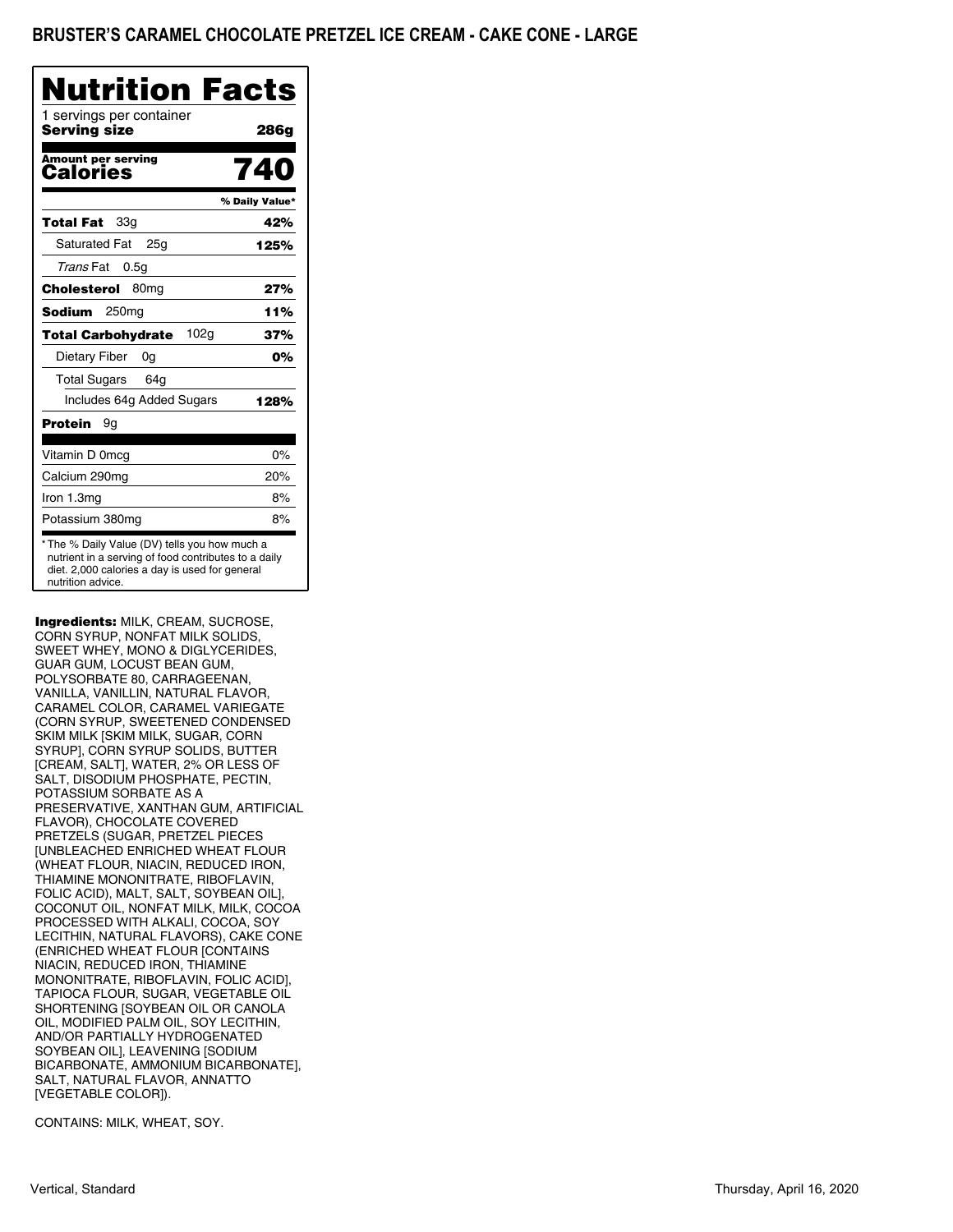| 170g<br>lon<br>% Daily Value*<br>24%<br>60%<br>13%                                                                                                      |
|---------------------------------------------------------------------------------------------------------------------------------------------------------|
|                                                                                                                                                         |
|                                                                                                                                                         |
|                                                                                                                                                         |
|                                                                                                                                                         |
|                                                                                                                                                         |
|                                                                                                                                                         |
|                                                                                                                                                         |
| 5%                                                                                                                                                      |
| 27%                                                                                                                                                     |
| 0%                                                                                                                                                      |
|                                                                                                                                                         |
| 88%                                                                                                                                                     |
|                                                                                                                                                         |
| 0%                                                                                                                                                      |
| 10%                                                                                                                                                     |
| 6%                                                                                                                                                      |
| 4%                                                                                                                                                      |
| * The % Daily Value (DV) tells you how much a<br>nutrient in a serving of food contributes to a daily<br>diet. 2,000 calories a day is used for general |

Ingredients: MILK, CREAM, SUCROSE, CORN SYRUP, NONFAT MILK SOLIDS, SWEET WHEY, MONO & DIGLYCERIDES, GUAR GUM, LOCUST BEAN GUM, POLYSORBATE 80, CARRAGEENAN, VANILLA, VANILLIN, NATURAL FLAVOR, CARAMEL COLOR, CARAMEL VARIEGATE (CORN SYRUP, SWEETENED CONDENSED SKIM MILK [SKIM MILK, SUGAR, CORN SYRUP], CORN SYRUP SOLIDS, BUTTER [CREAM, SALT], WATER, 2% OR LESS OF SALT, DISODIUM PHOSPHATE, PECTIN, POTASSIUM SORBATE AS A PRESERVATIVE, XANTHAN GUM, ARTIFICIAL FLAVOR), CHOCOLATE COVERED PRETZELS (SUGAR, PRETZEL PIECES [UNBLEACHED ENRICHED WHEAT FLOUR (WHEAT FLOUR, NIACIN, REDUCED IRON, THIAMINE MONONITRATE, RIBOFLAVIN, FOLIC ACID), MALT, SALT, SOYBEAN OIL], COCONUT OIL, NONFAT MILK, MILK, COCOA PROCESSED WITH ALKALI, COCOA, SOY LECITHIN, NATURAL FLAVORS), WAFFLE CONE (ENRICHED WHEAT FLOUR [CONTAINS NIACIN, REDUCED IRON, THIAMINE MONONITRATE, RIBOFLAVIN, FOLIC ACID], SUGAR, VEGETABLE SHORTENING [CONTAINING PARTIALLY HYDROGENATED SOYBEAN AND COTTONSEED OILS], WHOLE EGG, ARTIFICIAL FLAVOR [INCLUDING MALTODEXTRIN, MODIFIED CORNSTARCH, BUTTER, BUTTERMILK], DEXTROSE, SOY LECITHIN.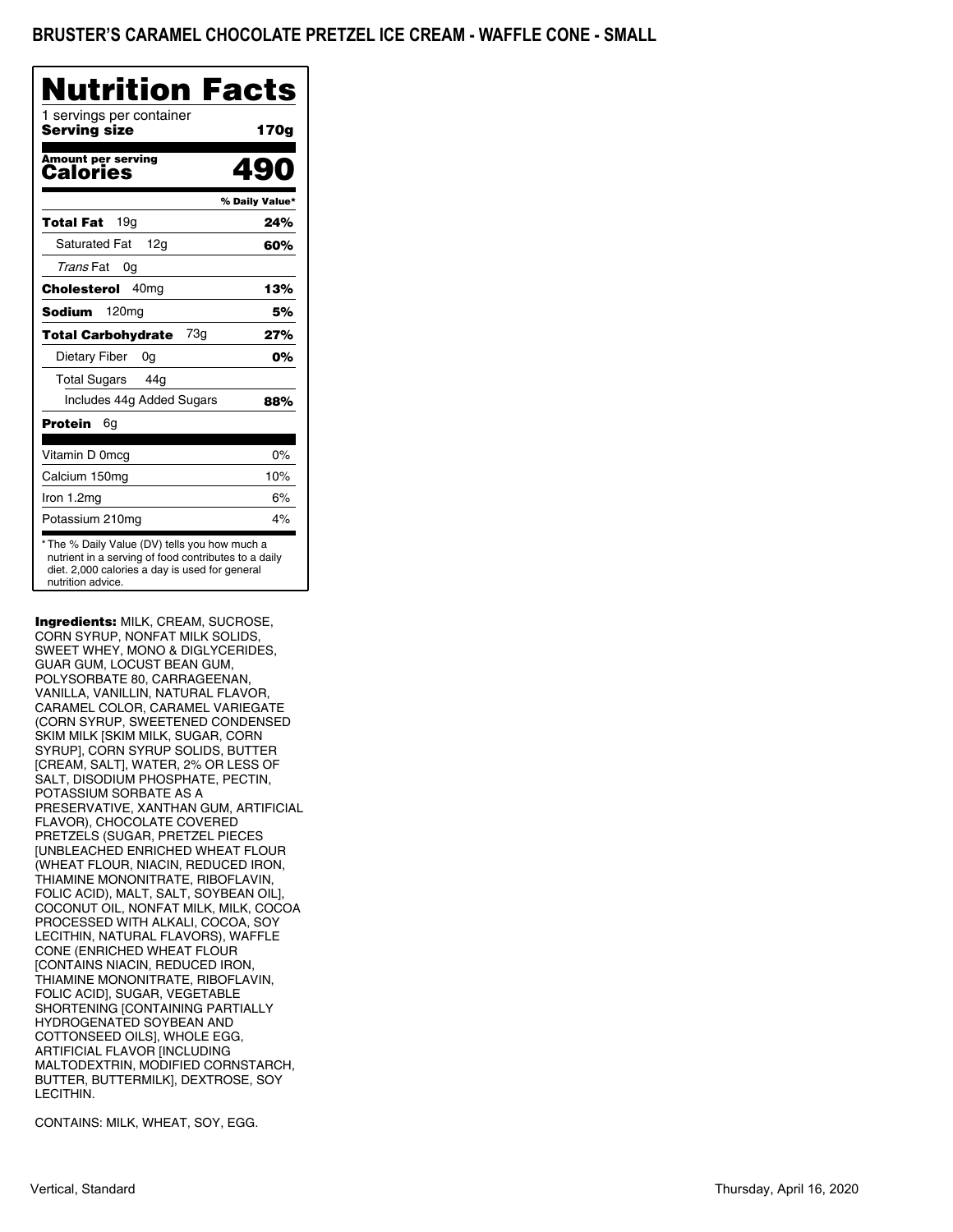| Nutrition                                                                                                                                                                    | <b>Facts</b>   |
|------------------------------------------------------------------------------------------------------------------------------------------------------------------------------|----------------|
| 1 servings per container<br>Serving size                                                                                                                                     | 240g           |
| <b>Amount per serving</b><br>Calories                                                                                                                                        | 670            |
|                                                                                                                                                                              | % Daily Value* |
| 27a<br>Total Fat                                                                                                                                                             | 35%            |
| <b>Saturated Fat</b><br>18g                                                                                                                                                  | 90%            |
| Trans Fat<br>0g                                                                                                                                                              |                |
| 60 <sub>mq</sub><br>Cholesterol                                                                                                                                              | 20%            |
| 180 <sub>mg</sub><br><b>Sodium</b>                                                                                                                                           | 8%             |
| 97g<br><b>Total Carbohydrate</b>                                                                                                                                             | 35%            |
| Dietary Fiber<br>0g                                                                                                                                                          | 0%             |
| <b>Total Sugars</b><br>60 <sub>q</sub>                                                                                                                                       |                |
| Includes 60g Added Sugars                                                                                                                                                    | 120%           |
| Protein<br>8g                                                                                                                                                                |                |
| Vitamin D 0mcg                                                                                                                                                               | 0%             |
| Calcium 220mg                                                                                                                                                                | 15%            |
| Iron 1.5mg                                                                                                                                                                   | 8%             |
| Potassium 300mg                                                                                                                                                              | 6%             |
| * The % Daily Value (DV) tells you how much a<br>nutrient in a serving of food contributes to a daily<br>diet. 2,000 calories a day is used for general<br>nutrition advice. |                |

Ingredients: MILK, CREAM, SUCROSE, CORN SYRUP, NONFAT MILK SOLIDS, SWEET WHEY, MONO & DIGLYCERIDES, GUAR GUM, LOCUST BEAN GUM, POLYSORBATE 80, CARRAGEENAN, VANILLA, VANILLIN, NATURAL FLAVOR, CARAMEL COLOR, CARAMEL VARIEGATE (CORN SYRUP, SWEETENED CONDENSED SKIM MILK [SKIM MILK, SUGAR, CORN SYRUP], CORN SYRUP SOLIDS, BUTTER [CREAM, SALT], WATER, 2% OR LESS OF SALT, DISODIUM PHOSPHATE, PECTIN, POTASSIUM SORBATE AS A PRESERVATIVE, XANTHAN GUM, ARTIFICIAL FLAVOR), CHOCOLATE COVERED PRETZELS (SUGAR, PRETZEL PIECES [UNBLEACHED ENRICHED WHEAT FLOUR (WHEAT FLOUR, NIACIN, REDUCED IRON, THIAMINE MONONITRATE, RIBOFLAVIN, FOLIC ACID), MALT, SALT, SOYBEAN OIL], COCONUT OIL, NONFAT MILK, MILK, COCOA PROCESSED WITH ALKALI, COCOA, SOY LECITHIN, NATURAL FLAVORS), WAFFLE CONE (ENRICHED WHEAT FLOUR [CONTAINS NIACIN, REDUCED IRON, THIAMINE MONONITRATE, RIBOFLAVIN, FOLIC ACID], SUGAR, VEGETABLE SHORTENING [CONTAINING PARTIALLY HYDROGENATED SOYBEAN AND COTTONSEED OILS], WHOLE EGG, ARTIFICIAL FLAVOR [INCLUDING MALTODEXTRIN, MODIFIED CORNSTARCH, BUTTER, BUTTERMILK], DEXTROSE, SOY LECITHIN.